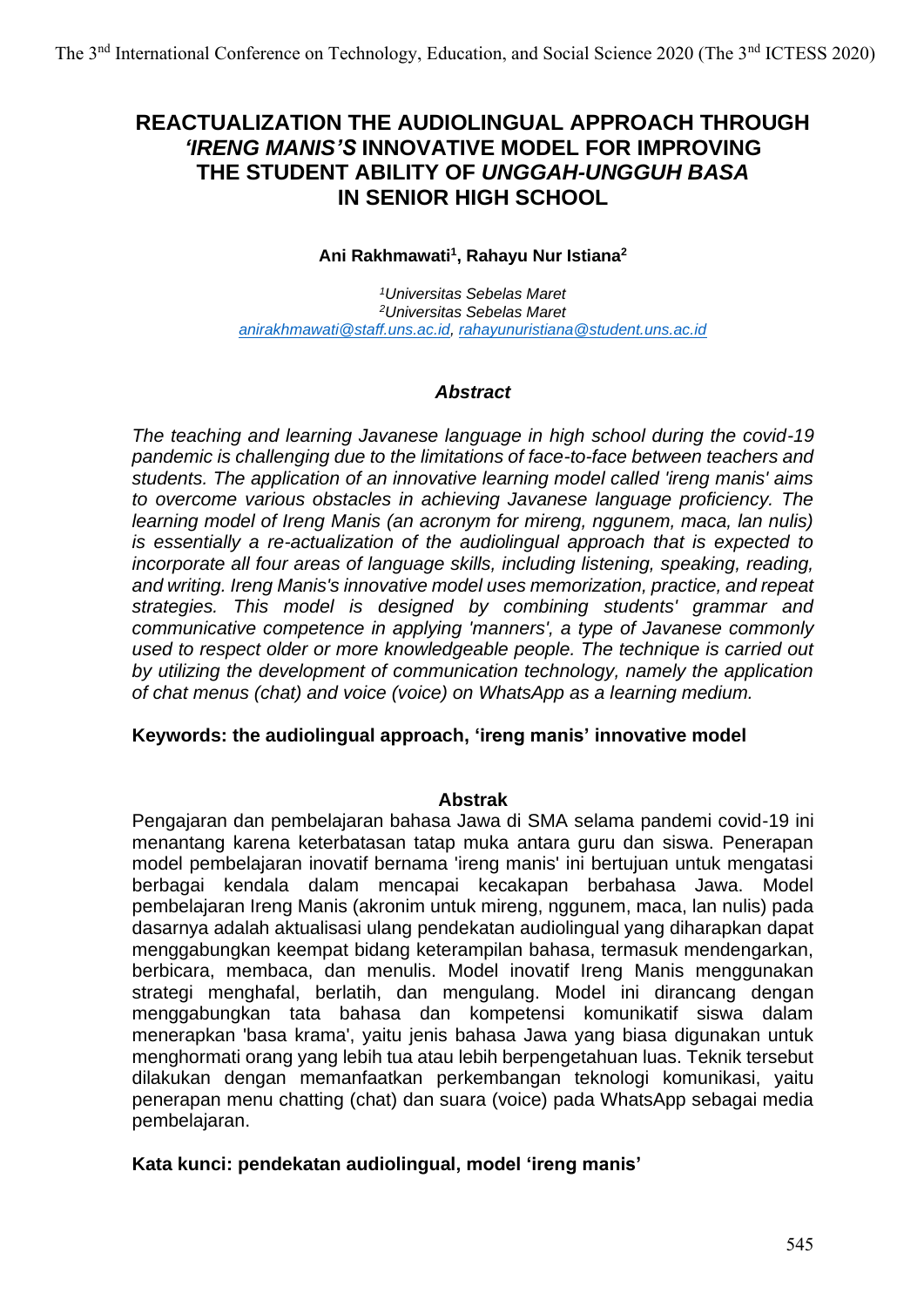## **1. Introduction**

Javanese is the mother tongue used by the Javanese people, especially those living in Central Java, East Java, Yogyakarta Special Region and some areas bordering Central Java such as Cirebon. However, the Javanese language which is the medium of communication has now begun to be abandoned by the Javanese, especially by the younger generation. The younger generation looked down on the Javanese language. They are more proud to use absorbed vocabulary from foreign languages in communicating. Changes in the times and demands of internet-based communication activities are one of the factors that cause the disappearance of Javanese language pride. It is expected that the Javanese language (especially manners) in the next 2 or 3 generations will be left by the younger generation of Javanese (Suharyo, 2018: 244).

Javanese language is one of the treasures of cultural wealth that needs to be defended and preserved. One of the real actions that policy makers have taken is to include in the local content curriculum structure that must be held at every level of primary to secondary school education. The success of more effective Javanese language learning is expected to be achieved by making creative innovations in the technology-based Javanese language learning model by considering the ease of network access.

Concerns about students' lack of fluency are very strong. Like the fact that the author experienced that the level of speech proficiency or in Javanese *unggahunggh basa* by students is very low. From the results of the evaluation conducted by the author on the competency level of language politeness mastery only half of the number of students in one class who mastered *unggah-ungguh basa*. The results of research conducted by Setiawan (2019: 30) stated that the cause of lack of Javanese language ability by generation Z is due to the minimal use of Javanese language as a means of communication and minimal Javanese language learning methods.

Until now, the problem of students' lack of language ability is a challenge for teachers to create innovative learning models that can motivate students to be more motivated to learn, especially in applying *unggah-ungguh basa*. So far, there are several approaches in language learning that are used in order to achieve learning goals, such as direct approaches that are effective in improving students' English language skills (Hulu, 2018). There is also a combination of two approaches, namely the audiolingual approach and the effective communicative approach applied in language learning (Yu, 2015). Of course, these approaches must be actualized to suit the development of the times and in line with today's language learning.

The results of other national and international studies indicate that audiolingual methods are effectively applied in language learning and have a positive effect on language skills (Chunsuvimol, 2017; Qudus, 2017; Mart, 2013; Roslawa, 2017; Safitri, 2019). Yu (2015: 139) states that although audiolingual and communicative approaches are two language learning approaches from foreign theories, they both have very different impacts on language learning in China. The audiolingual approach is applied for time efficiency in language learning with focuses on word pronunciation and repetitive sentence pattern training. The research of Safitri, Sudirman, & Putrawan (2019) in SMP Negeri 1 Gadingrejo Pringsewu, Lampung (Indonesia) also shows that there is an improvement in the ability of students to speak after the implementation of audiolingual methods. In other words, it is concluded that the audiolinguan method has a positive effect on students' speaking ability.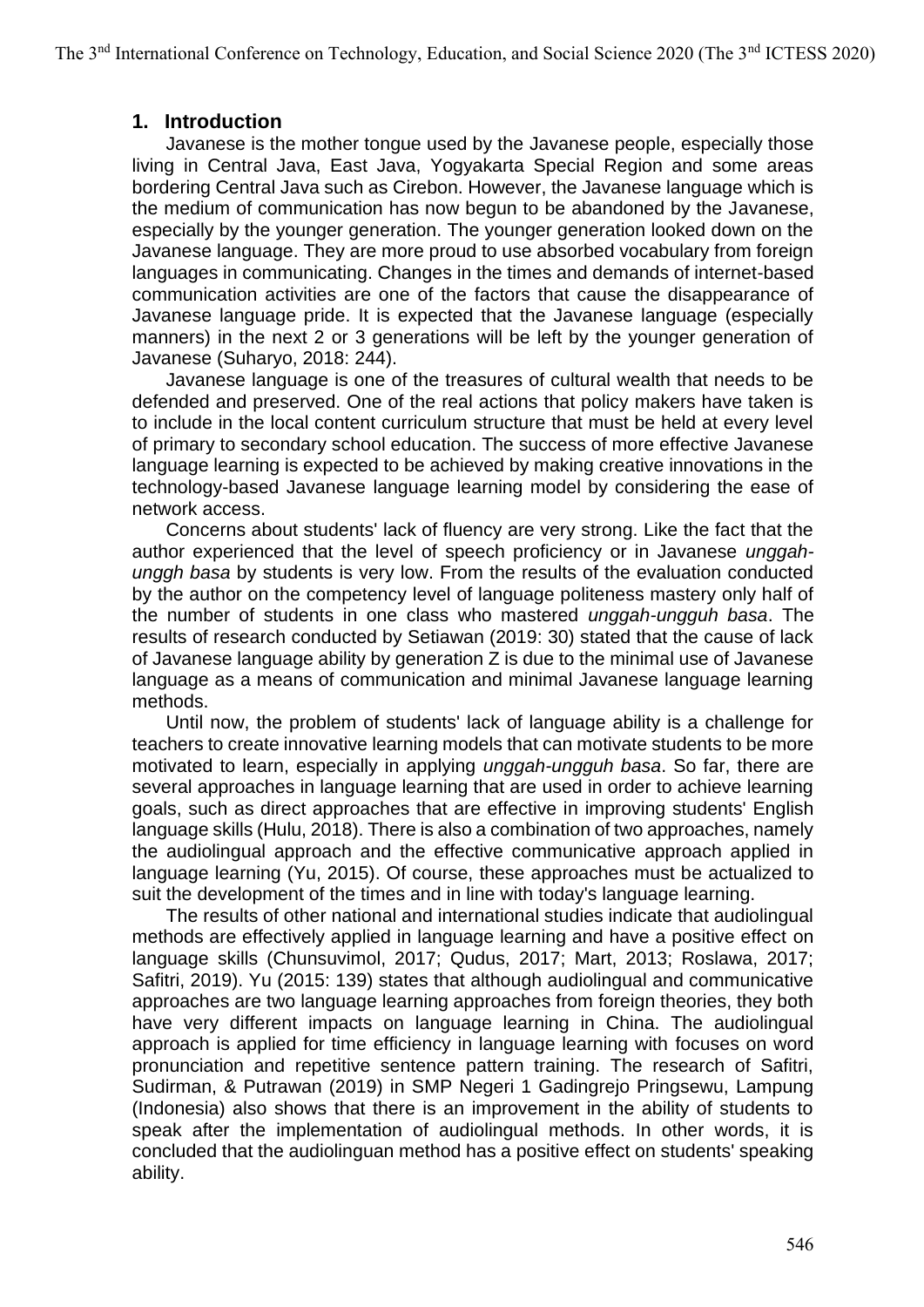An effective audiolingual approach in language learning certainly requires the contribution of teachers, especially in material delivery strategies. Innovation needs to be done in the application of learning approaches to suit the current language teaching conditions. This is a challenge for Javanese language teachers to actualize this approach by doing learning in accordance with the characteristics of Javanese language. Innovation is done by refreshing the methods, strategies, tactics, and techniques of the audiolingual approach. One consideration is with the touch of communication technology.

The Covid-19 pandemic has had a tremendous impact on formal learning around the world. Similarly, Indonesia is experiencing a learning crisis. Data from the Ministry of Education and Culture dapodik Paud and Dikmen in April 2020 that Indonesia has closed all schools since early March. Thus, Distance Learning is a necessity and certainly not without obstacles or barriers. The main constraints in our country are related to the connectivity or reach and level of digital literacy owned by the community. The same statement was made by Naziaha, Maula, & Sutisnawati (2020: 109) that during online learning, student learning activity is not fully achievable in accordance with learning activity indicators. It is caused due to a limiting factor for online learning is conducted as a lack of props and limited internet access. There needs to be innovation in distance learning so that learning activity can be achieved.

Creative teachers who constantly pay attention to good teaching principles are needed in order to facilitate online learning. Creative teacher confirmed by on *Buku Panduan Pembelajaran Jarak Jauh Bagi Guru* (2020: 18), one teacher must be sure and look for a model of distance learning which has been successfully implemented effectively during a pandemic corona is to be emulated and implemented. Instead, you can develop and create a learning model that fits the subjects you are studying by paying attention to the barriers that exist. It is the teacher who provides a meaningful learning experience in the online learning era with technology as its tool

. Chat (chat) and voice (voice) menus are menus commonly used by the younger generation on social media. Technology experts are innovating by incorporating these menus into online learning vehicles such as Zoom Meeting, Microsoft Teams, Google Classroom, and Google Meet. This menu does not require large bandwidth so it facilitates online learning access. From the above statements, the author attempts to actualize the audiolingual approach through innovative learning model 'ireng manis' (mireng, nggunem, maca, nulis) *in unggah-ungguh basa* with the help of chat and voice menus on WhatsApp social media as a medium of learning.

## **2. Literature Review**

.

## **2.1. The audiolingual approach**

The audiolingual approach has existed since World War II. This approach was created to equip American soldiers with the skills to communicate in foreign languages. A special method was developed by linguists for the American military training program with dialogue memorization techniques. Because the audiolingual approach was born in a military context it is often referred to as the 'Army Methods' or in foreign terms Army Methods.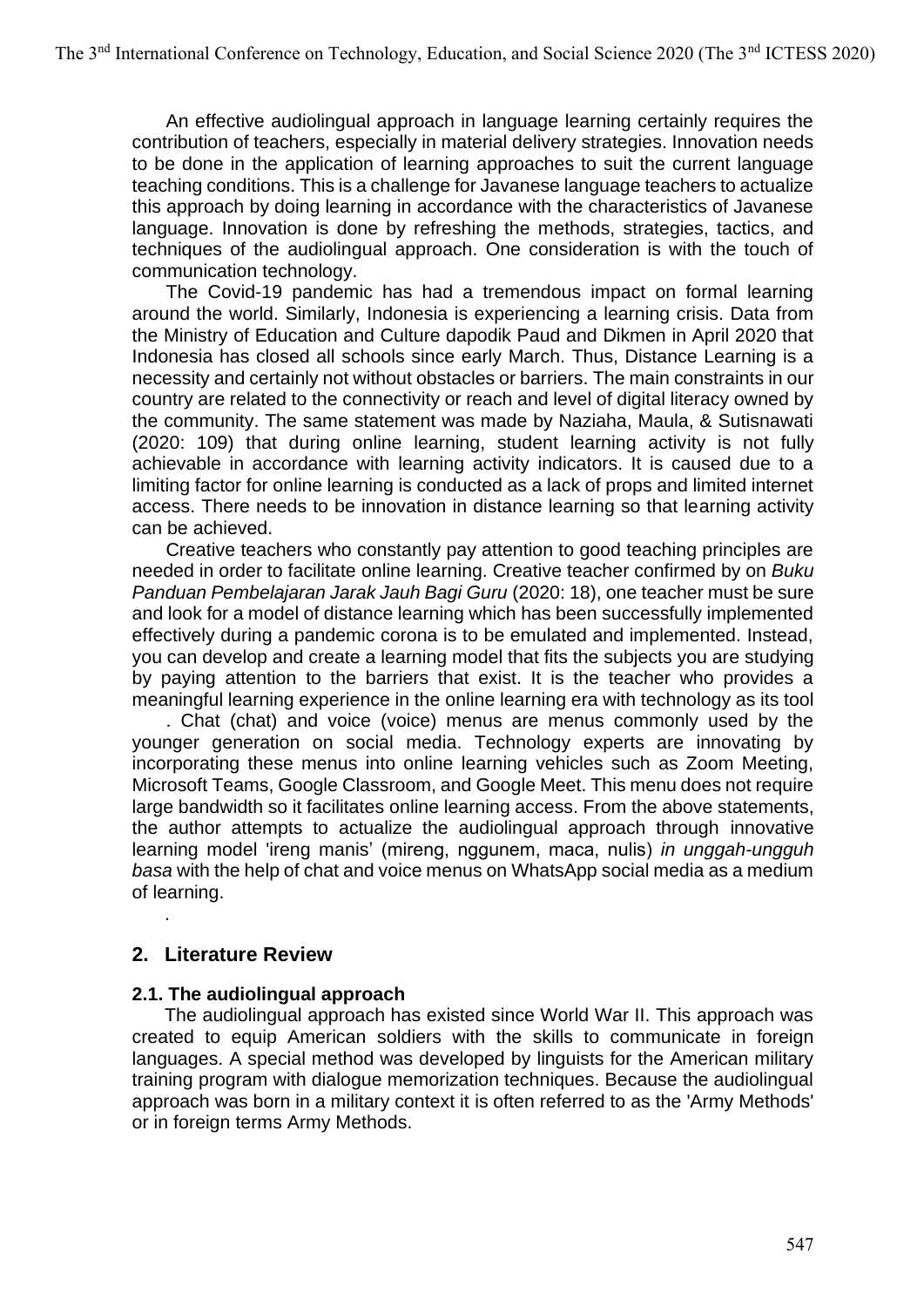Bloomfield argues that Audio-Lingual is two words derived from the Latin Audire which means listening and lingua which means language. That learning a language is a habit. The audiolingual approach emphasizes on repetition of the same words to remember so that it becomes a habit and dialogue is used for repetition and recall. Ricards (2001: 59) stated:

Dialog and drills from the basis of audiolingual classroom practices. Dialogue provide the means of contextualizing key structures and illustrate situations in which structures might be used for repetition and memorization. Correct pronunciation, stress, rhythm, and intonation are emphasized. After a dialogue has been presented smd memorized, specific grammatical patterns in the dialogue are selected and become the focus of various kinds of drill and patternpractice exercises.

Reinforced by Larsen-Freeman (2011: 59) that audiolingual methods are used to train students in the use of grammatical patterns. Types of learning with an audiolingual approach are learning and practice activities conducted in the classroom (Ricard, 2001 and Larsen-Freeman, 2011). As a conclusion, the audiolingual method is an approach used to train students in practical learning in the classroom by repeating and remembering the same words in a grammatical pattern and dialogue so that it becomes a habit.

Teachers need training techniques to apply the approach audiolingual in language learning. Ricard recommends techniques that can be used in audiolingualbased language learning. Some examples given by Ricard in English the author tries to find a match in Indonesian and Javanese. Richards (2001: 62-62) presents twelve training techniques, as follows:

a. Repetition (*pengulangan*). The students repeats an utterance aloud as soon as he has heard it.

examples:

*Kula tepang – Kula tepang*

(Saya mengenalnya – Saya mengenalnya)

## *Kula tepang tahun kala wingi – kula tepang tahun kala wingi nalika wonten ing sekolah…*

(Saya mengenalnya tahun lalu – Saya mengenalnya tahun lalu ketika kami berada di sekolah…)

- b. *Inflection* (*infleksi*). One word in an utterance appears in another form when repead
- c. *Replacement* (*penggantian*). One word in an utterance is replaced by another.
- d. *Restatement* (*mengulang pernyataan*). The students rephrases an utterance and addresses it to someone else, according to instrustions
- e. *Completition* (*melengkapi*). The students hears an utterance that isn complete execept for one word, then the repeats the utterance in completed form
- f. *Transposition* (*transposisi*). A change in word order is necessary when a word is added
- g. *Expansion* (*perluasan*). When a word is added it takes a certain place in the sequence
- h. *Contraction* (*kontraksi*). A single word stands for a phrase or clause.
- i. *Transformation* (*transfromasi*). A sentence is transformed by being made negative or interrogative or through changes in tense, mood, voice, aspect, or modality

examples: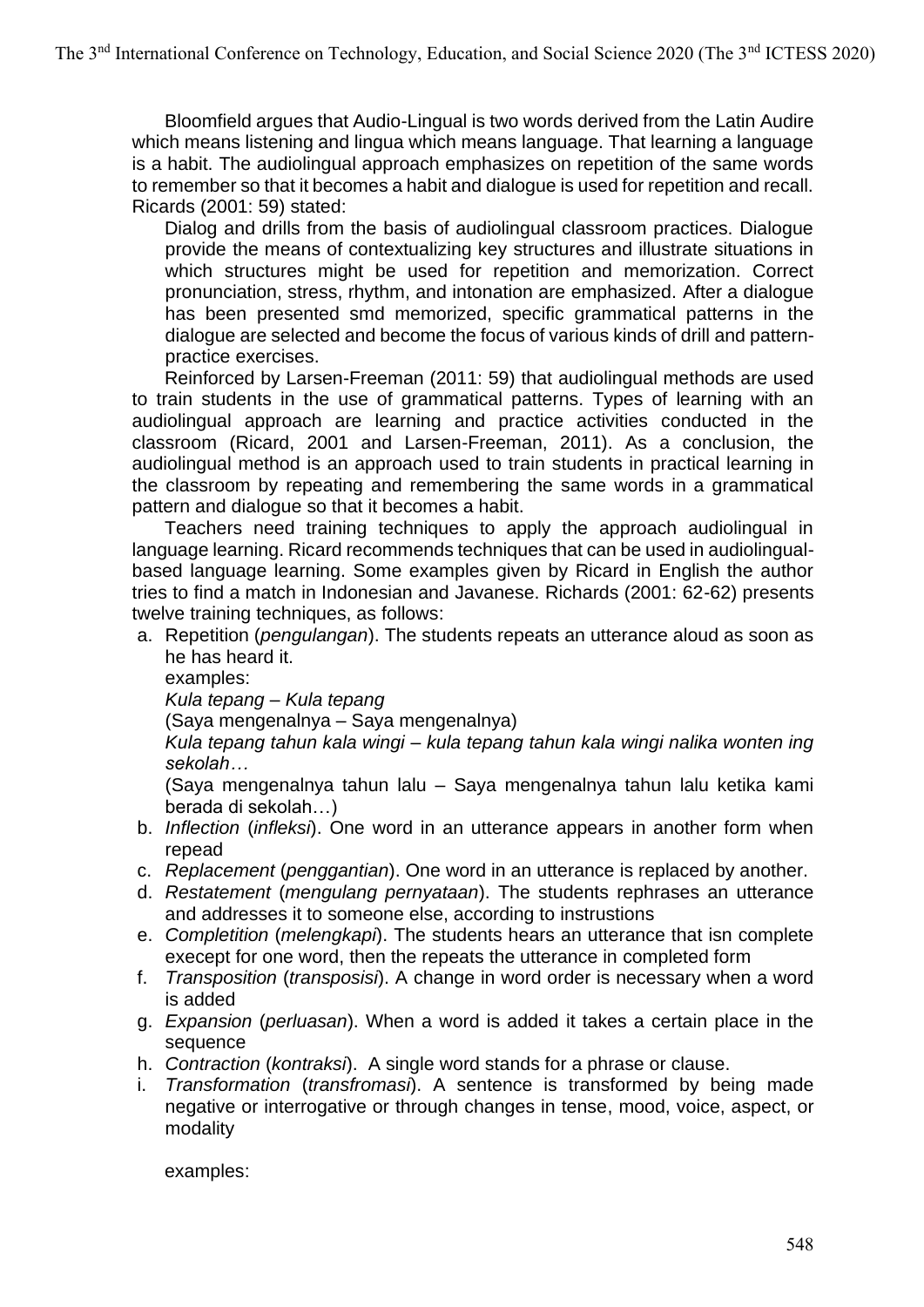*Panjenengan pirsa alamat kula* (Kamu tahu alamatku) *Panjenengan mboten pirsa alamat kula* (Kamu tidak tahu alamatku) *Punana panjenengan pirsa alamat kula?* (Apakah kamu tahu alamatku?) *Saupami panjenengan pirsa alamatkula* (Andaikan kamu tahu alamatku)

j. *Integration* (*integrasi*). Integration is the systematic use of other language elements as if they are part of a language without the user realizing it (Kridalaksana: 1993: 84). One of the integration processes is borrowing words from one language into another. Two separate utterances are integrated into one.

example:

*Panjenengan sedaya kedah bagya. Menika wigati – Menika wigati bilih panjanengan sedaya kedah bagya.*

(Meraka harus bahagia. Ini adalah penting. – Ini adalah penting bahwa mereka harus bahagia)

- k. *Rejoinder*. The students makes an appropriate rejoinder to a given utterance. He is told in advance to respond in one of the following ways
- l. *Restoration* (*pemulihan*). The students is given a sequence of words that have been called from a sentence but still bear it's basic meaning. He uses these word with a minimum of changes and additions to restore the sentence to its original form. He may told whether the time in present, past, or future.

Larsen-Freeman (2011: 71-72) menyampaikan ada sebelas teknik dalam pendekatan audiolingual yang bisa diterapkan pada pembelajaran di kelas, sebagai berikut:

- a. *Dialogue memorization* (*penghafalan dialog*). Students are given a short dialogue to memorize and then learners repeat and present the dialogue
- b. *Backward build up drill.* Students are given sentence fragments and each student repeats the part of the sentence delivered by the teacher. Starting from the word at the end of the sentence to the whole sequence of the sentence.
- c. *Repetition drill* (*latihan pengulangan*). Students are asked to repeat the teacher's model as accurately and as quickly as possible. This drill is often used to teach the lines of the dialogue.
- d. *Chain drill* (*pengulangan berantai*). A chain drill gets its name from the chain of conversation that forms around theroom as students, one by one, ask and answer questions of each other. The teacher begins the chain by greeting a particular student, or asking him a question. That student responds, then turns to the student sitting next to him. The first student greets or asks a question of the second student and the chain continues. A chain drill allows some controlled communication, even though it is limited. A chain drill also gives the teacher an opportunity to check each student's speech.
- e. *Single-slot substitution drill.* The teacher says a line, usually from the dialogue. Next, the teacher says a word or a phrase (called the cue). The students repeat the line the teacher has given them, substituting the cue into the line in its proper place. The major purpose of this drill is to give the students practice in finding and filling in the slots of a sentence.
- f. *Multiple-slot substitution dril*. This drill is similar to the single-slot substitution drill. The difference is that the teacher gives cue phrases, one at a time, that fit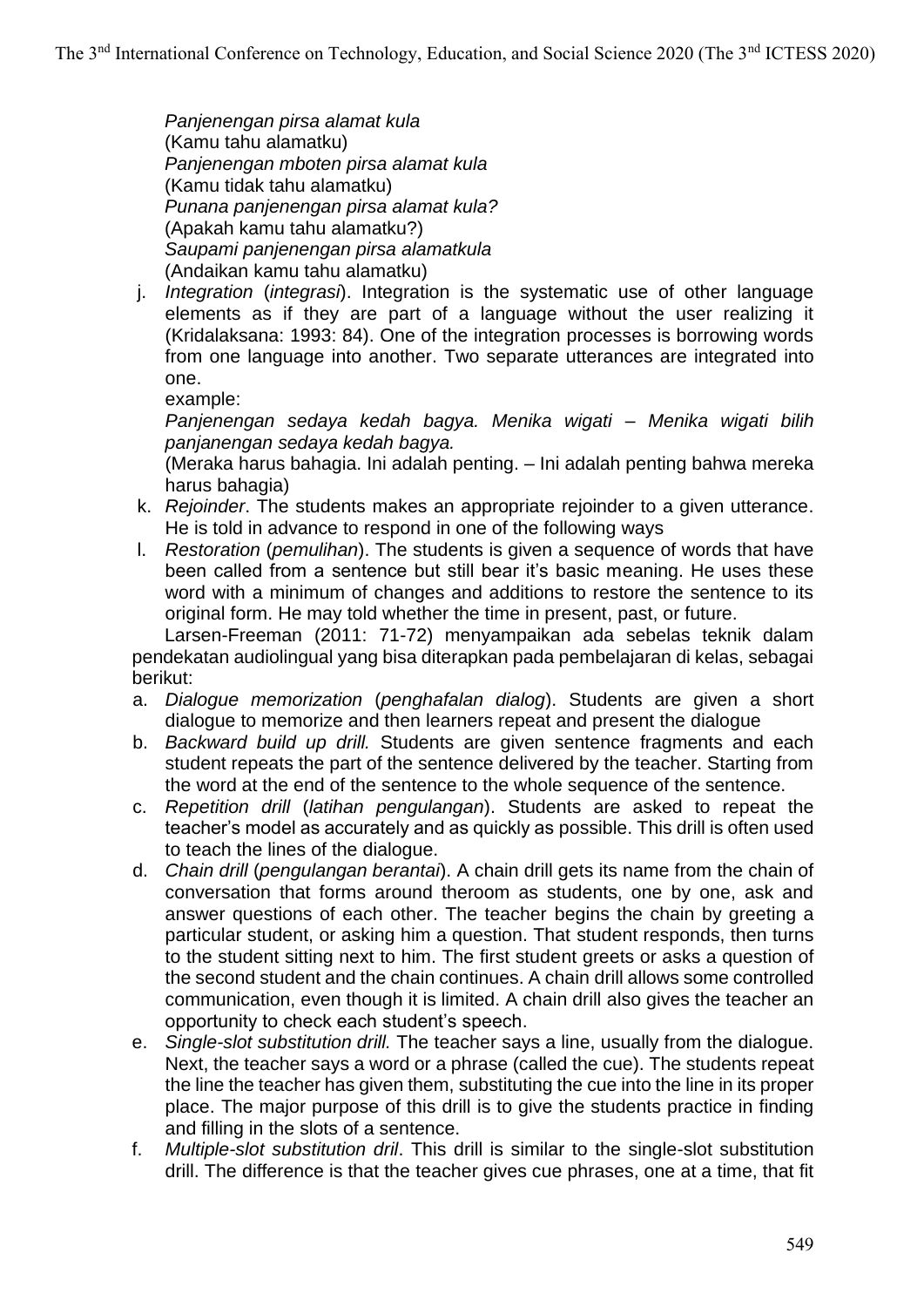into different slots in the dialogue line. The students must recognize what part of speech each cue is, or at least, where it fits into the sentence, and make any other changes, such as subject–verb agreement. They then say the line, fitting the cue phrase into the line where it belongs

- g. *Transformation drill.* The teacher gives students a certain kind of sentence pattern, an affirmative sentence for example. Students are asked to transform this sentence into a negative sentence. Other examples of transformations to ask of students are: changing a statement into a question, an active sentence into a passive one, or direct speech into reported speech.
- h. *Question and answer drill.* This drill gives students practice with answering questions. The students should answer the teacher's questions very quickly. Although we did not see it in our lesson here, it is also possible for the teacher to cue the students to ask questions as well. This gives students practice with the question pattern
- i. *Use of minimal pairs*. The teacher works with pairs of words which differ in only one sound; for example, 'ship/sheep.' Students are first asked to perceive the difference between the two words and later to be able to say the two words. The teacher selects the sounds to work on after she has done a contrastive analysis, a comparison between the students' native language and the language they are studying
- j. *Complete the Dialog.* Selected words are erased from a dialogue students have learned. Students complete the dialogue by filling the blanks with the missing words.
- k. *Grammer game.* Games like the Supermarket Alphabet Game described in this chapter are used in the Audio-Lingual Method. The games are designed to get students to practice a grammar point within a context. Students are able to express themselves, although in a limited way. Notice there is also a lot of repetition in this game.

## **2.2. Definition of** *Unggah-ungguh Basa*

*Unggah-ungguh basa* is the custom of manners, ethics, etiquette, Javanese etiquette. *Unggah-ungguh* is a variation of language whose differences are determined by the speaker's attitude towards his or her opponent. The subtle variety is the variety of language used in social situations that require manners.

*Unggah-ungguh* in Javanese is divided into three, namely the level of *ngoko*, *madya*, and *krama*. The variety *ngoko* reflects the sense of distance between a person and his opponent. The variety *krama* defined as intermediate between *ngoko* and *krama*, but still shows a sense of politeness even though the level of politeness is only moderate. Variety of manners is defined as the level of speech that radiates the full meaning of manners and level of speech. This indicates a person's shyness towards his opponent.

Sasangka (2009: 101-127) writes Javanese language can be divided into two, namely *ngoko* (ragam **ngoko**) and *krama* (ragam *krama*). Both forms can be described as follows.

a. Ragam *Ngoko*

The form of unggah-ungguh that is based on the ngoko lexicon, or that is the core element in the *ragam ngoko* is the ngoko lexicon, not another lexicon. Affixes that appear in the variety all use *ngoko* that are affixes di-, -e, and -ake. *Ragam ngoko* can be divided into two, namely *ngoko lugu* and *ngoko alus*. *1) Ngoko Lugu*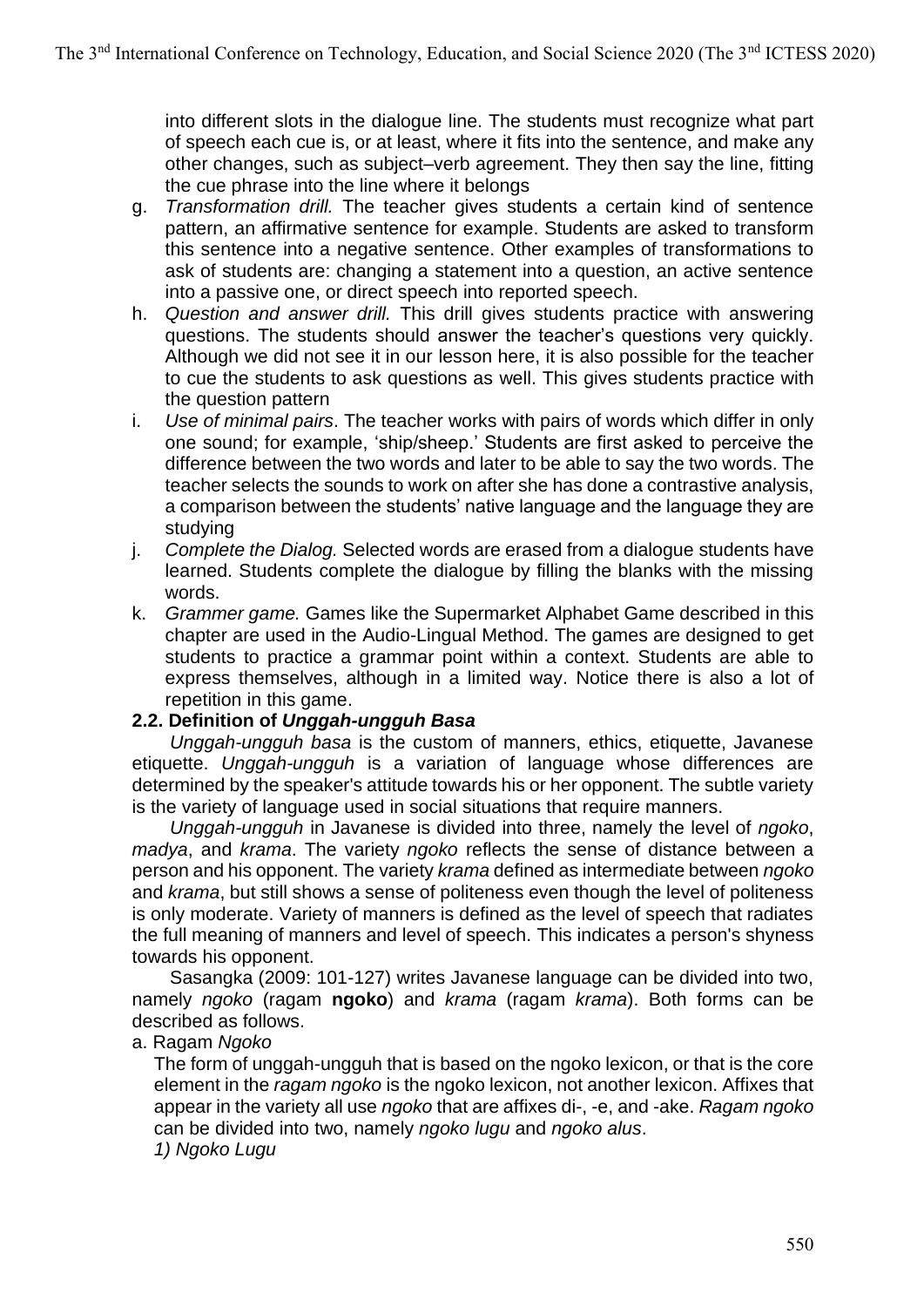Aform of *unggah-ungguh basa* in which all its vocabulary is in the form of ngoko or neutral (lexicon ngoko and neutral) without slipping *krama*, *krama inggil,* or *krama andhap.* The affixes used in this body are the di-, -e, and -ake affixes not the dipun-, -ipun, and -aken affixes. Examples:

- *a) Akeh wit aren kang ditegor seperlu dijupuk pathine.*
	- (banyak pohon enau yang ditebang untuk diambil sarinya)
- *a) Bengi iku uga Ayunda mlebu rumah sakit diterake bapak lan ibune.*
- (malam itu juga Ayunda dibawa ke rumah sakit diantar bapak dan ibunya) *2) Ngoko Alus*

The form of politeness in which it consists not only consists of the lexicon of *ngoko* and *neutral* only, but also consists of the *krama inggil* lexicon, *krama andhap*, and *krama*. The affixes used in *ngoko alus* are di-, -e, and -ne. Examples:

- *a) Dhuwite mau wis diasta apa durung, Mas?* (Uangnya tadi sudah dibawa atau belum, Kak?)
- *b) Sing ireng manis kae garwane Bu Mulyani.* (Yang hitam manis itu suami Bu Mulyani)
- *b. Ragam Krama*

A form of *unggah-ungguh basa* that is based on the lexicon of manners, or that is the core element in the manners of manners, not another lexicon. The affixes used in the krama variety are affixes dipun-, -ipun, and -aken. *Ragam krama* has two forms of variants, namely *krama lugu* and *krama alus*

*1) Krama lugu*

Ragam krama lugu can be defined as a form of ragam krama with a low degree of subtlety. However, compared to ngoko alus, ragam krama lugu still shows the degree of subtlety. The public refers to *ragam krama lugu* as the term krama madya. *Ragam krama lugu* often appear ngoko di-, -e, and - ake affixes of dipun-, -ipun, and -aken affixes. In addition to the *ngoko* affix, the middle clitic mang- also often appears in this variety. Examples:

- *a) Mbak, njenengan wau dipadosi bapak.* (Mbak, Anda tadi dicari bapak.)
- *b) Griya tipe 21 niku sitine wiyare pinten meter?* (Rumah tipe 21 itu luas tanahnya berapa meter?)
- *2) Krama alus*

*Unggah-ungguh basa* whose vocabulary consists of the lexicon of *krama* and can be added to the lexicon of *krama inggil* or *krama andhap*. Even though, what is the core lexicon in this variety is only the lexicon in the form of *krama*. madya lexicons and ngoko lexicons never appear in this speech level. The lexicon of *krama inggil* and *krama andhap* is always used in honor of the speech partner. In levels of speech these affixes dipun-, -ipun, and -aken tend to appear more often than the affixes di-, -e, and -ake. Examples:

*a) Sapunika ngaten kemawon Mbak, Dhik Handoko punika dipunsuwuni bantuan pinten?*

(Sekarang begini saja Mbak, Dik Handoko dimintai bantuan berapa?)

*b) Ing wekdal semanten kathah tiyang sami risak watak lan budi pakartinipun.* (Saat itu banyak orang yang rusak perangai dan budi pekertinya)

## **3. Research Methods**

The innovative model 'ireng manis' acronym for *(mireng, nggunem, maca, nulis)* is basically a re-actualization of the audiolingual approach. This innovative model is applied to the process of learning *unggah-ungguh basa* in the classroom by applying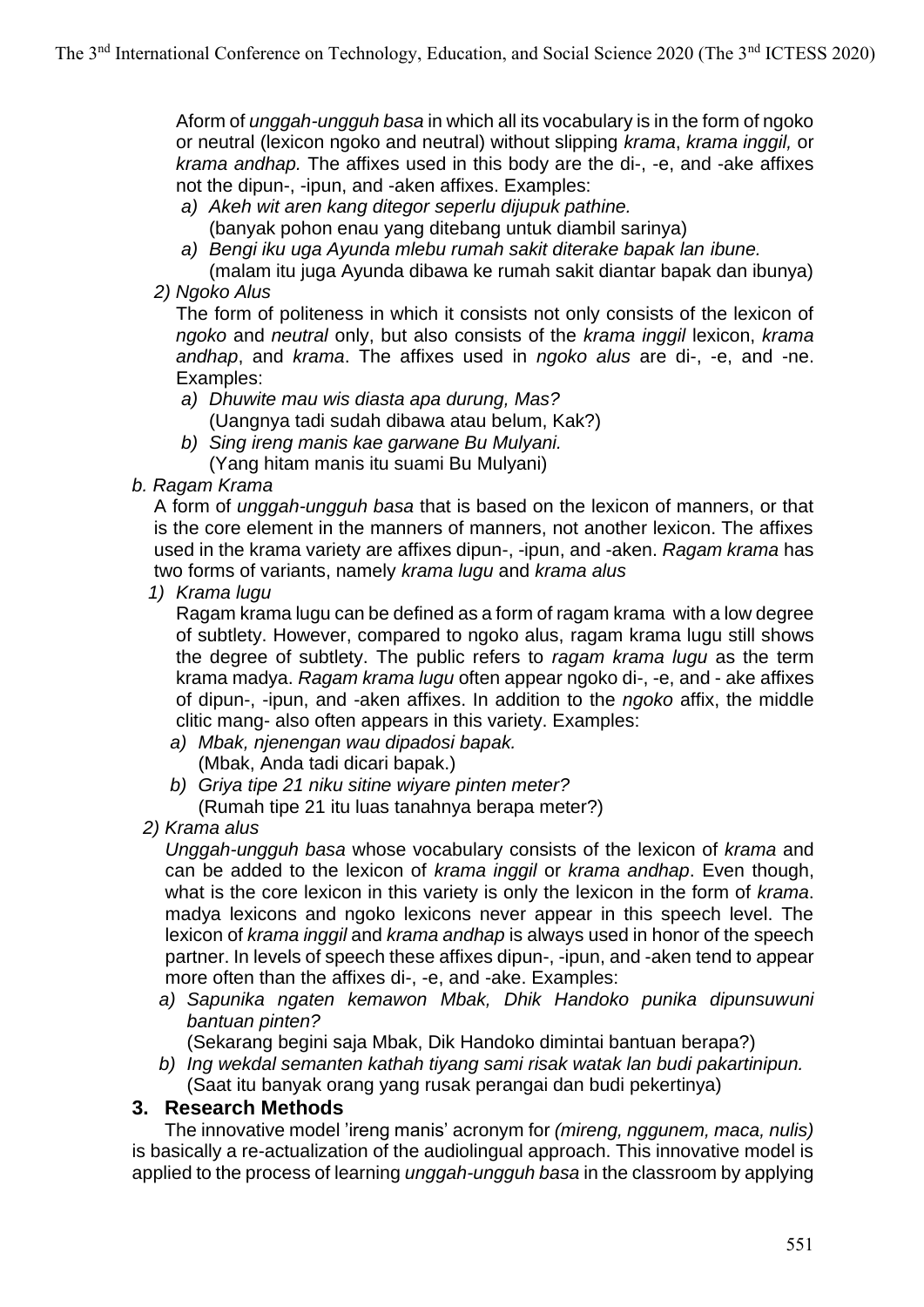it in the chat menu and voice in the WhatsApp social media application. Thus, the research method applied is class action research (Kemmis and Mc. Taggart, 1992). The research model consists of several cycles starting from planning, action, observation, and reflection.

## **3.1. Research procedure**

The procedures and research steps of the innovation model 'ireng manis' were modified from the research stages of Kemmis and Mc. Taggart. The following are the steps for applying the innovation model 'ireng manis' to learning *unggah-ungguh basa:*

- 1. Define the purpose of learning of *unggah-ungguh basa* with appliying the innovation model 'ireng manis'. Student can be use *ragam krama* accurately.
- 2. Teacher Preparation. Teacher prepares Learning Implementation Plan.
- 3. Students preparation receive learning using the innovation model 'ireng manis' and the media that must be used
- 4. The teacher implements the learning process in accordance with the learning implementation plan that has been set.
- 5. Teachers practice by sending readings in the form of words, phrases, sentences, and dialogues through the chat and voice menus to students. Designated students respond to submissions from teachers. At the same time the teacher can directly evaluate of the return students.
- 6. Evaluation to find out how far the learning objectives have been achieved. Observation of student activity during the learning process.

Learning of *unggah-ungguh basa* for students in senior high school include in the basic competencies to write and convey pawarta text in *ragam krama alus*.Thus, the students must be able *unggah-ungguh basa* correctly and accurately. After that it can be applied to the core competencies. Due to time constraints, new research is being conducted on unggah-ungguh basa in sentences and conversation / dialogue with chat dan voice.

#### **3.2. Location and Subject**

location of the research at the Public Vocational High School 2 of Karanganyar, Central Java. The subjects of the study are students of class X Machine C (XMC) in Public Vocational High School 2 of Karanganyar Academic Year 2020/2021 with a total of 35 students.

#### **4. Result and Discussion**

#### **4.1. Aplication 'Ireng Manis's Innovative Models**

The innovative model of *mireng, nggunem, maca, nulis* which is further acronymed with 'ireng manis' is a model that aims to activate the four skill of Javanese language, namely *mireng, nggunem, maca, nulis*. The learning model 'ireng manis' start from the audiolingual approach, but only does not focus on pronunciation. This model has been developed so that it aims to develop language competence not only speaking skills but also writing skills in accordance with *unggah-ungguh basa*. Although in practice sometimes still divided between *mirengnggunem* and maca-nulis.However, it does not cover the possibility of skills being practiced together.

The learning model 'ireng manis' uses polite speaking strategies as character reinforcement. Habituation of use unggah-ungguh basa correctly can create true politeness. Thus, it can form a decent character. The techniques used are training and repetition. The tactic used is to apply information technology, namely chat menu (chat) and voice (voice) which uses WhatsApp social media application as a learning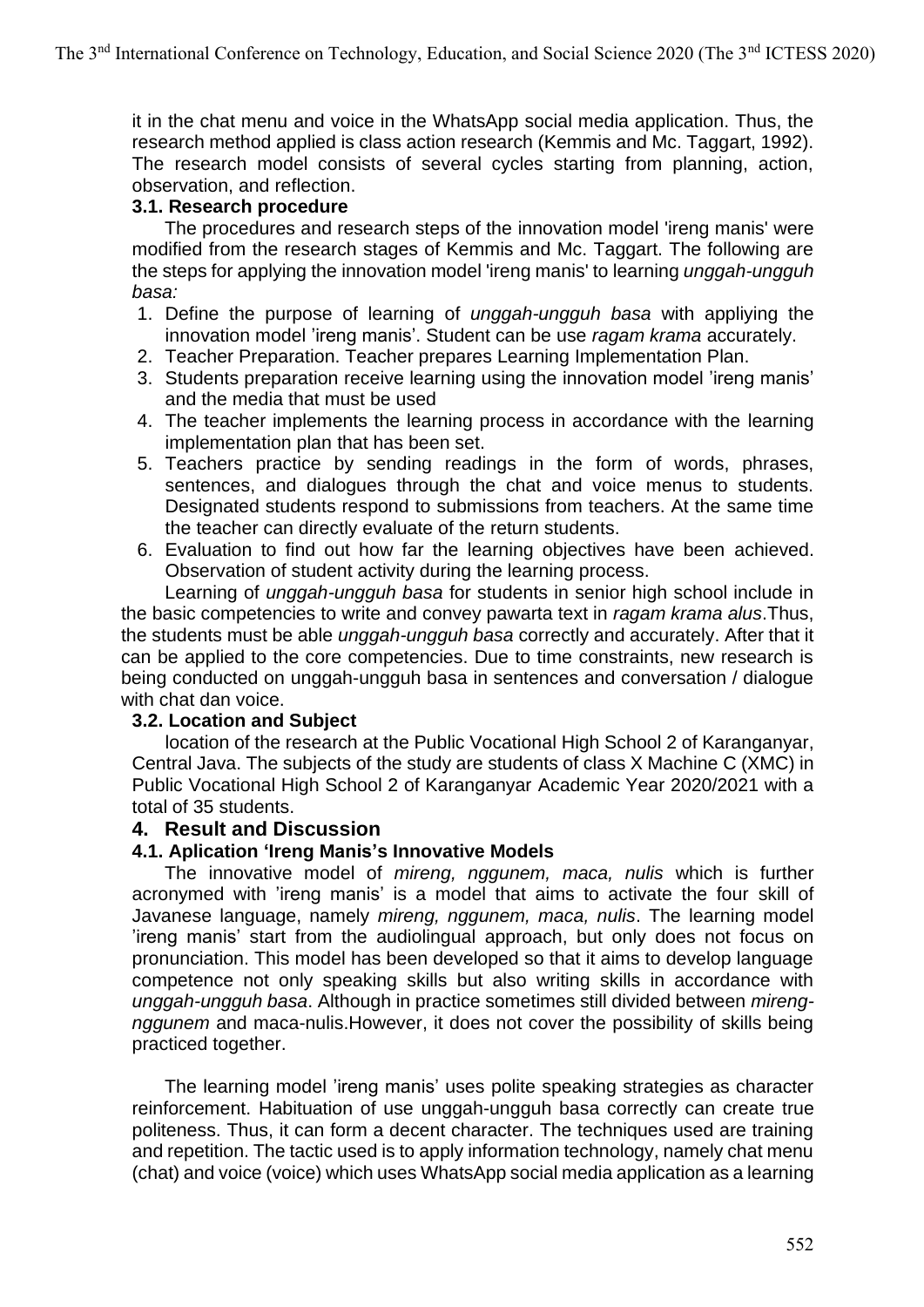medium. Here is the application of the innovative model 'ireng manis' that uses training and repetition techniques with the help of WhatsApp social media as a learning medium:

a. The Innovative model of 'ireng manis' with repetition tactics or which begins at the level of words, phrases, clauses, and sentences in Javanese by applying *unggah-ungguh basa*. In the realm of words is known the level of words *(tataran tembung)* starting from *ngoko, krama,* and *krama inggil.* Teacher starts by sending voice on voice menu WhatsApp. Students listen (*mireng*) and conversations *(nggunem*). Teachers can invite some students to sending a voice. Teachers can evaluate directly and other students can listen.

examples: *Lunga (ngoko) – kesah (krama) – tindak (krama inggil)* (pergi) *klambi abang (ngoko) – rasukan abrit (krama)*  (baju merah) *menehi aku dhuit (ngoko) – maringi kula arta (krama alus)* memberi saya uang *Ibu menehi aku duit (ngoko) – Ibu maringi kula arta (krama alus)* (Ibu memberi saya uang) *Mara omahe simbah (ngoko) – Sowan daleme simbah (krama)* (Pergi ke rumah nenek) *Aku mara omahe simbah (ngoko) - Kula sowan dalemipun simbah (krama alus)* (Saya bermain di rumah nenek)

b. The Innovative model of 'ireng manis' with the tactic of using words that have similarity of sound, but different meanings (use of minimal pairs). The same steps as above, the teacher begins by sending the voice on voice menu WhatsApp. Students listen *(mireng*) and conversations (*nggunem).* Teachers can invite some students to sending a voice. Teachers can evaluate directly and other students can listen.

eaxmples:

*dalu – (n)dalu*

(malam – matang)

This tactic can be developed to be used on words that have similarities in writing, but different meanings and pronunciations. The first step the teacher wrote on the chat said that like writing but different meanings, then students read (maca) and write (nulis) and than pronunciations (nggumen)

example:

*lêmpêr – lèmpèr*

(nama makanan – alat dapur untuk menghaluskan bumbu)

*Krêtêg – krètèg*

(jembatan – bunyi yang dihasilkan dari kayu)

*mantuk – manthuk*

(pulang – menundukkan kepala)

c. The Innovative model of 'ireng manis' with chain drill techniques. chain drill techniques are more inclined to games. Teachers first present techniques to students. In the era of online learning, teachers can experiment with virtual classes. After teachers expressed through the voice, the teacher said the students to hear (mireng) and speeches (nggunem). Students answer at the same time designate friends by mentioning names. So on until all the students have a turn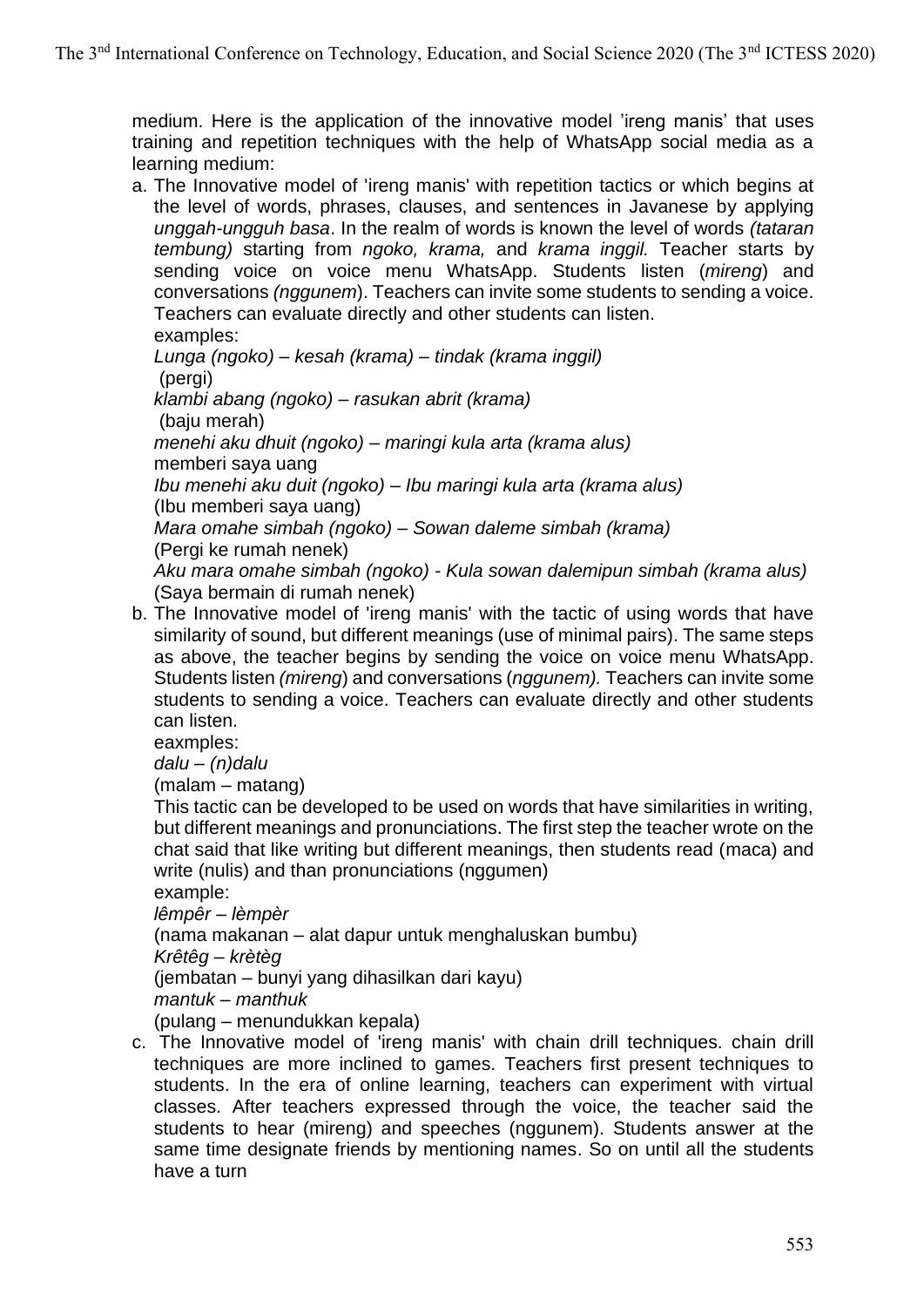Example: Teacher sending question fro students: *griyane pundi, Mas?* The development of chain drill techniques carried out in the realm of *maca*  (reading) and *nulis* (writing). The teacher writes a word in the chat menu. All students read the text submitted by the teacher. Then the teacher points to one of the students by writing the name. Designated students continue the words written by the teacher by writing (writing) the words in the chat menu. Then students write a friend's name to continue it. Keep that up in turn. In word writing pay attention to word level (tataran tembung) or *unggah-ungguh basa*. If the teacher starts with *krama* then students must continue with krama. examples:

…..*tumbas*… (guru) (beli) *Kula tumbas*….(siswa 1) (saya beli…) *Kula tumbas gendhis* (siswa 2) (Saya beli gula)

d. The Innovative model of 'ireng manis' with dialogue memorization tactics. The teacher writes a dialogue loaded with *unggah-ungguh basa* through the chat menu. Students read (maca) the dialogue and memorize then talk (nggunem) using the voice menu. The teacher instructs the students to practice dialogue.

Examples dialogue with *ngoko alus*:

*Ibu : Bapak arep tindak ngendi?*

(Ibu: Bapak mau pergi ke mana?)

*Bapak : Rapat RT daleme Pak Bayan.*

(Ibu: Rapat RT di rumah Pak Bayan)

*Ibu : Kondure aja wengi-wengi.*

(Ibu: Pulangnya jangan malam-malan)

e. The Innovative model of 'ireng manis' with complement the dialogue tactics. The teacher writes through the chat menu in the form of a blank dialogue with attention *unggah-ungguh basa*. Students read and then write a blank dialog in the same *unggah-unggah basa* in the chat menu. example:

*Pak Guru: Sampun sonten mangga mas mbak sami mantuk.*

(Sudah sore ayo anak-anak mari pulang)

Siswa : ………………………………………………….

*Pak Guru: Sampun grimis, sami beta mantol boten niki?*

(Sudah mulai rintik hujan, membawa mantol tidak ini?)

Siswa :……………………………………………………

This tactic should be applied at the second or third meeting because the realm is deeper than on previous tactics. The use of words should be appropriate to the subject / pronoun.

Student can continues with:

*Pak Guru: Sampun sonten mangga mas mbak sami mantuk.*

(Sudah sore ayo anak-anak mari pulang)

*Siswa : Nggih bapak, wilujeng kondur.* ( Iya Bapak, Selamat pulang)

*Pak Guru: Sampun tletik, sami beta mantol boten niki?*

(Sudah mulai rintik hujan, membawa mantol tidak ini?)

*Siswa : Niki boten beta, bapak.* 

( Ini tidak membawa, bapak)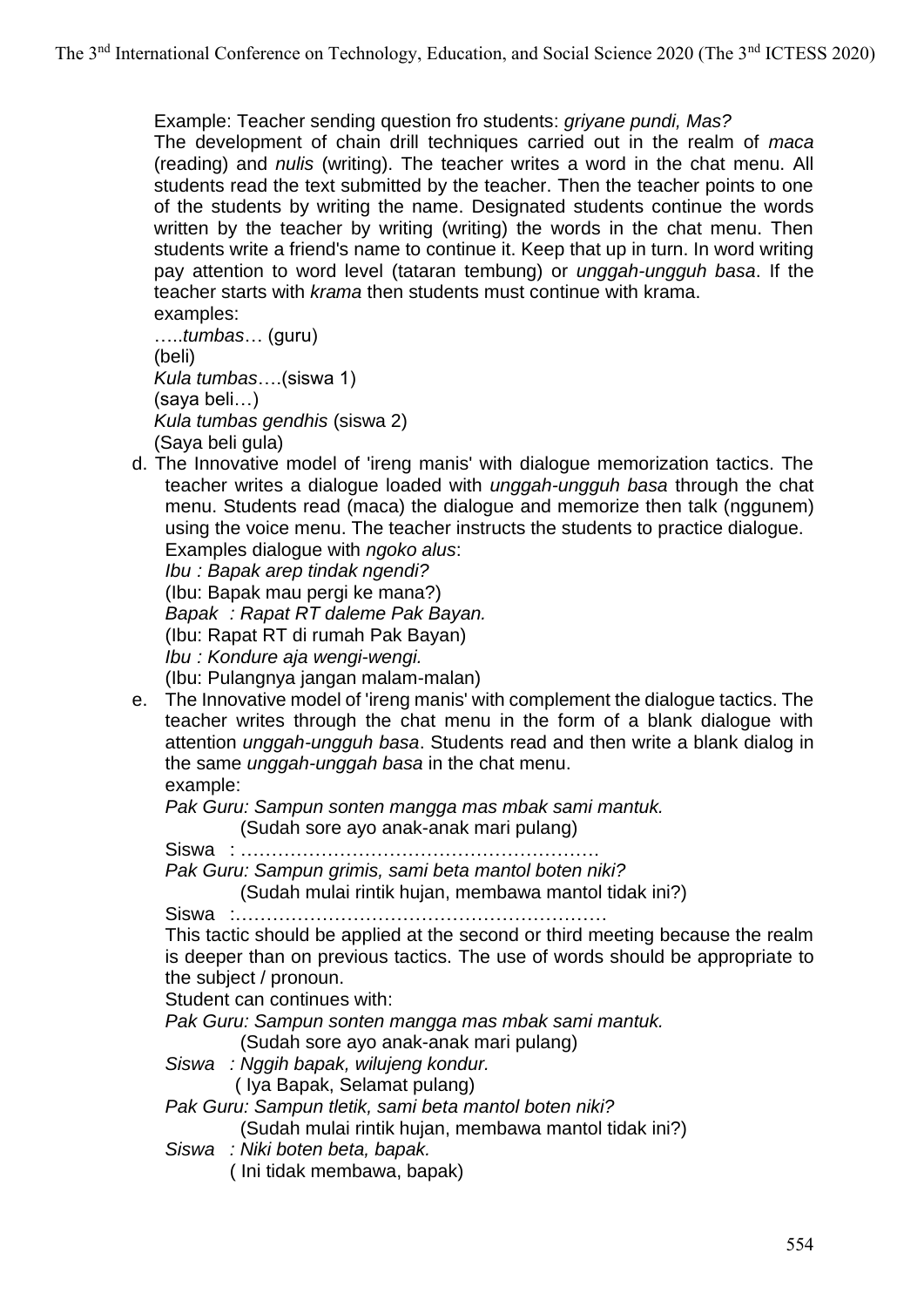f. The Innovative model of 'ireng manis' with sentence transforming tactics. For example from a news sentence changed to a question sentence. Teachers begin by voicing or writing through chat or voice. Students listen and then transform the sentences according to what the Teacher instructed. Students through chat or voice applications write and voice sentences as a result of their creativity.

examples: *Daleme Pak Guru cerak kalian griya kula.*  (Rumah Pak Guru dekat dengan rumah saya) Ditransfromasikan dalam kalimat tanya. Misalnya siswa dapat menuliskan: *Daleme Pak Guru cerak kalian griyane sinten?* (Rumah Pak Guru dekat dengan rumah siapa?)

g. The Innovative model of 'ireng manis' with quick answer practice tactics.The teacher gives questions through the voice menu and is answered quickly by students through the voice menu as well. A little touch of the game the student who answers the fastest gets an award from the teacher, which can be a value or something.

examples:

*Krama inggile adus…..siram* (krama inggil kata mandi) *Jam setengah sekawan wancine para siswa….mantuk* (jam setengah empat waktunya para siswa pulang)

## **4.2. data and discussion**

| <b>Teacher</b>      | <b>Students</b>                     | Evaluation                                 |  |  |
|---------------------|-------------------------------------|--------------------------------------------|--|--|
| Tingkatan ngoko:    | Tingkatan krama dan<br>krama inggil | Errors in writing bold<br>words should be: |  |  |
| omah (rumah)        | omah-griya-dalem                    | mundhut, mantuk                            |  |  |
| tuku (beli)         | tuku-tumbas-mundut                  |                                            |  |  |
| mulih (pulang)      | Mulih-mantok-kondur                 |                                            |  |  |
| nggawa (membawa)    | nggawa-beta-ngasto                  |                                            |  |  |
| turu (tidur)        | turu-tilem-sare                     |                                            |  |  |
| Aku tuku jeruk      | Kula tumbas jeruk                   | Errors in writing bold                     |  |  |
| (Saya beli jeruk)   | Kula mundhut jeruk                  | Jeruk - jeram (tingkatan                   |  |  |
|                     |                                     | krama)                                     |  |  |
| Aku tuku sepatu     | Kula mundhut sepatu                 | Errors in writing bold                     |  |  |
| (Saya beli sepatu)  | Kula tumbas sepatu                  | Subject Kula tumbas;                       |  |  |
| Bapak tuku sepatu   | Bapak tumbas sepatu                 | Bapak mundhut.                             |  |  |
| (Bapak beli sepatu) | Bapak mundhut sepatu                |                                            |  |  |
|                     |                                     |                                            |  |  |
|                     |                                     |                                            |  |  |
|                     |                                     |                                            |  |  |
| Akudaleme simbah    | Kula mangkat daleme                 | Errors in writing bold                     |  |  |
| (Sayarumahnya       | simbah                              | diganti: budhal                            |  |  |
| nenek)              |                                     |                                            |  |  |
| Dialogue teks:      |                                     | The use of various                         |  |  |

Tabel 1. Teacher and student conversation data through the chat menu

languages is correct.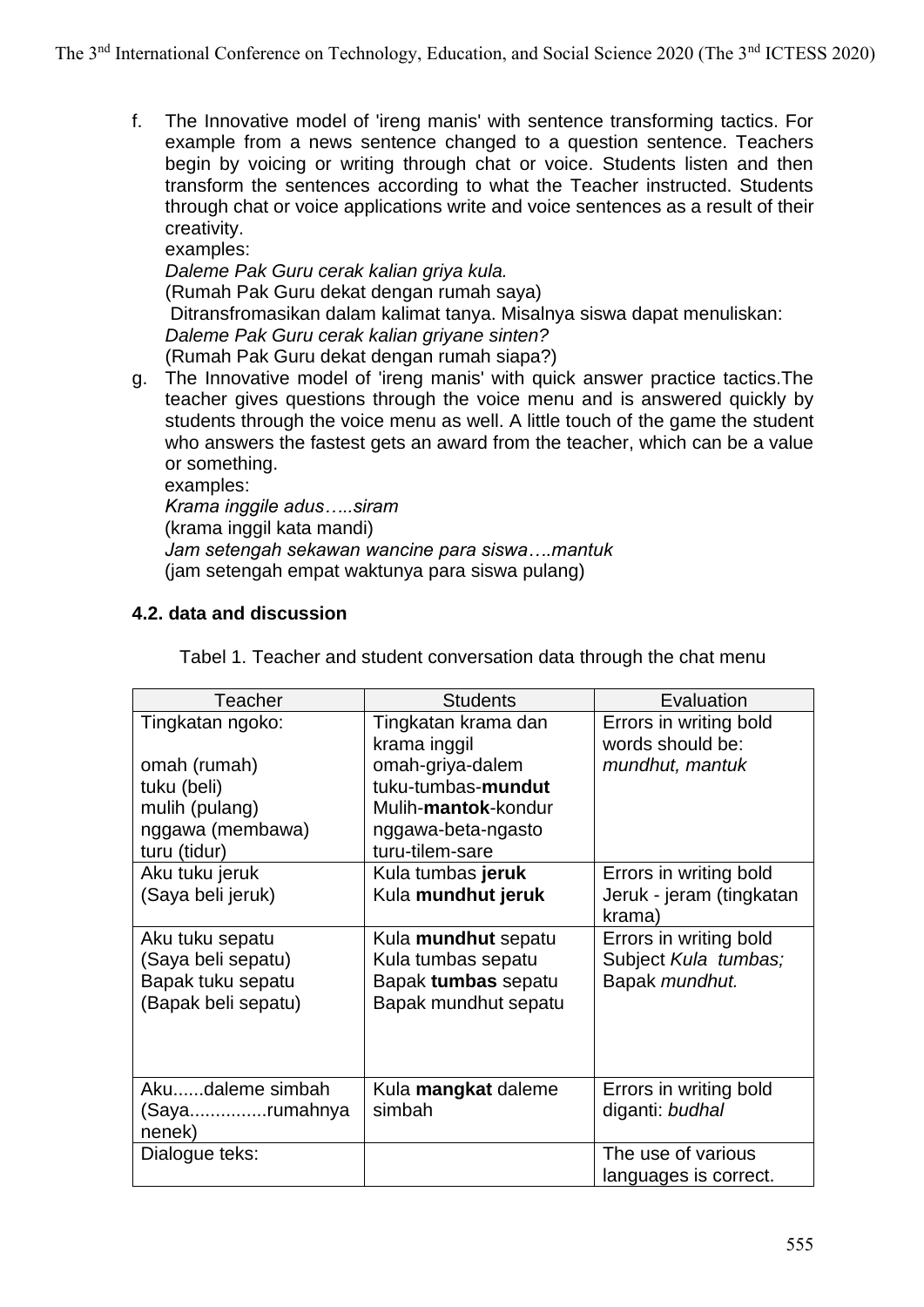| Guru: Mas bukune Ibu<br>dibetakne ten kelas<br>nggih!<br>(Guru: Mas, Bukunya Ibu<br>dibawakan ke kelas ya!)<br>Siswa: nggih bu kula<br>(siswa: Iya, Bu saya)<br>Guru: mangke mantuk<br>jam pinten, Mas?<br>(Guru: Nanti, pulang jam<br>berapa, Mas?)<br>Siswa: kula<br>Bu Gurujam?<br>(Siswa: Saya)<br>(Bu Gurujam?)<br>Guru: nggih sami mas,<br>ngatos-atos nggih.<br>(Guru: ya sama mas, hati-<br>hati ya.) | Bu guru: Mas bukune Ibu<br>dibetakne ten kelas<br>nggih!<br>(Guru: Mas, Bukunya Ibu<br>dibawakan ke kelas ya!)<br>Siswa: nggih bu kula<br>pundutne riyen<br>(Siswa: Iya ibu saya<br>ambil dulu)<br>Bu guru: mangke mantuk<br>jam pinten, Mas?<br>Siswa: kula mantuk jam<br>setunggal Bu.<br>(siswa: Saya pulang jam<br>satu, Bu.)<br>Bu guru kundur jam<br>pinten?<br>(Bu guru pulang jam<br>berapa?)<br>Bu guru: nggih sami mas,<br>ngatos-atos nggih. | Need evaluation for<br>writing skills. Written<br>errors such as in bold<br>words. pundhutne riyin<br>dan kondur |
|---------------------------------------------------------------------------------------------------------------------------------------------------------------------------------------------------------------------------------------------------------------------------------------------------------------------------------------------------------------------------------------------------------------|---------------------------------------------------------------------------------------------------------------------------------------------------------------------------------------------------------------------------------------------------------------------------------------------------------------------------------------------------------------------------------------------------------------------------------------------------------|------------------------------------------------------------------------------------------------------------------|
| sentence:<br>Enek tabrakan sepeda<br>motor ning ngarep omah.<br>(Ada tabrakan sepeda<br>motor di depan rumah)                                                                                                                                                                                                                                                                                                 | Sentence tranformation:<br>Wonten pundi prastawa<br>tabrakan sepeda motor?<br>(Di mana ada peristiwa<br>tabrakan sepeda motor?)                                                                                                                                                                                                                                                                                                                         | Errors in writing bold.<br>kacilakan                                                                             |

# Tabel 2. Teacher and student conversation data through voice menu

| Guru                      | <b>Siswa</b>              | Evaluasi                                |
|---------------------------|---------------------------|-----------------------------------------|
| Teacher:                  | Students voice then write | Errors in writing bold.                 |
| Mantuk – manthuk          | down;                     | manthuk-manthuk                         |
| $(pulang)$ –              | Mantuk – $m$ antok-       | Students can't defferent                |
| (menundukkan kepala)      | mantok                    | to write <i>dalu</i> dan <i>ndalu</i> . |
| Dalu - ndalu              | dalu – ndalu              |                                         |
| (malam – sudah matang)    | dalu – <b>dalu</b>        |                                         |
|                           |                           |                                         |
| The teacher makes a       | Students answer and call  | Error in bold words.                    |
| sound and appoints one    | their friends to answer   | There are students who                  |
| of the students to answer | questions.                | pay less attention to the               |
| questions from the        |                           | use of <i>unggah-ungguh</i>             |
| teacher:                  | Griya kula Tasikmadu.     | basa. The teacher                       |
|                           | (Rumah saya Tasikmadu)    | immediately corrects at                 |
| Griyane pundi, Mas?       | Wau tangi jam pinten,     | the end of the                          |
| (Rumahnya mana mas?       | Mas?                      | conversation. By voicing                |
|                           | (Tadi bangun jam berapa,  | and rewriting.                          |
|                           | Mas)                      | Lima - gangsal.                         |
|                           | Tangi jam lima, Mas       |                                         |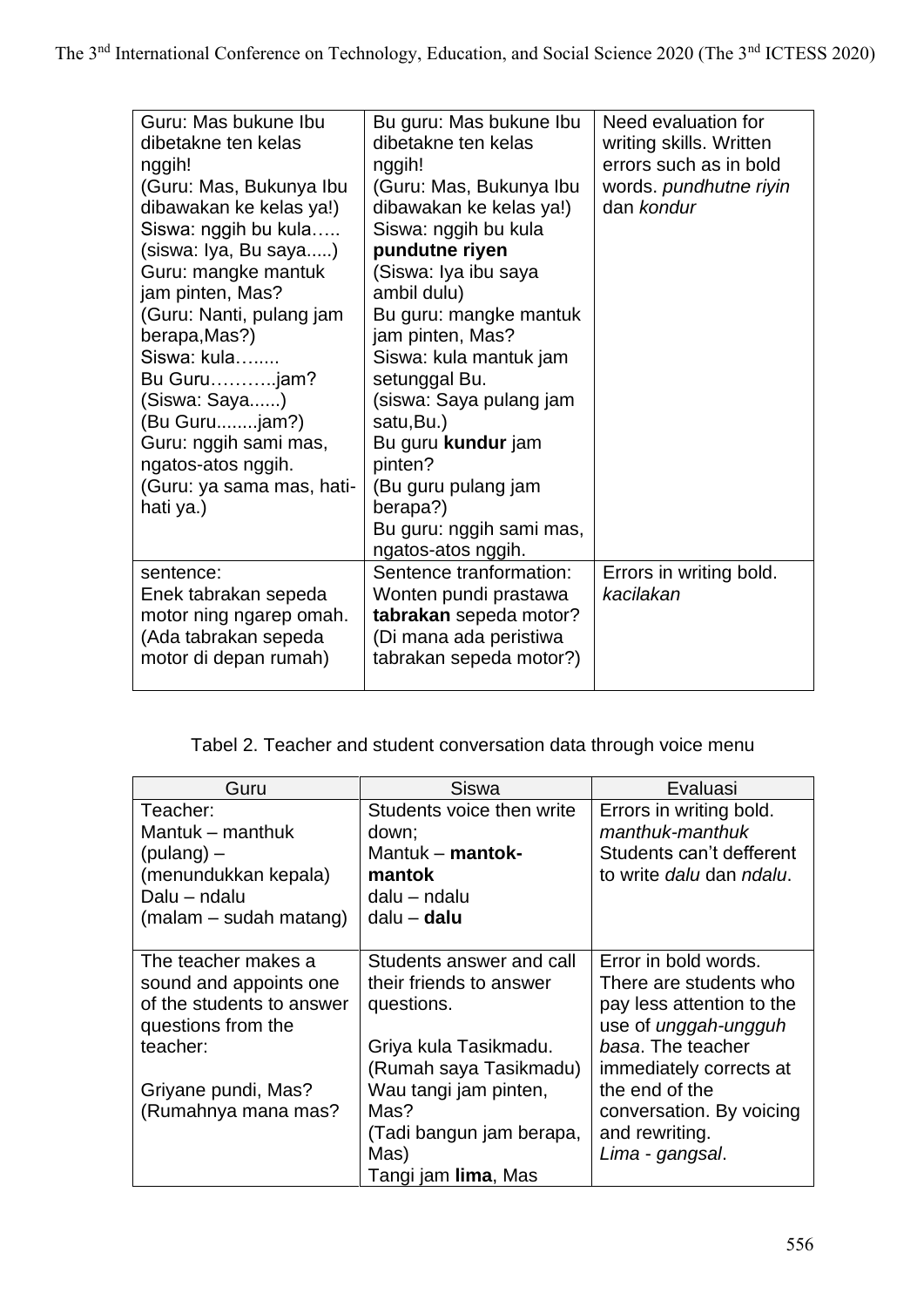|                                                                                                                                                                                                                                                                                                                      | (Bangun jam lima, Mas)<br>Pelajarane iki mengko<br>apa, Mas?<br>(Pelajaran ini nanti apa,<br>Mas?)<br>Ngangge krama, Mas!<br>(Menggunakan ragam<br>krama, Mas)<br>Dinten niki mengke<br>Matematika, Gambar<br>Teknik, kalian Bahasa<br>Indonesia.<br>(Hari ini nanti<br>Matematika, Gambar<br>Teknik, dan Bahasa<br>Indonesia)                                                                                                                                                                     | Pelajaran dinten niki<br>mengke napa mawon,<br>Mas?                                                   |
|----------------------------------------------------------------------------------------------------------------------------------------------------------------------------------------------------------------------------------------------------------------------------------------------------------------------|----------------------------------------------------------------------------------------------------------------------------------------------------------------------------------------------------------------------------------------------------------------------------------------------------------------------------------------------------------------------------------------------------------------------------------------------------------------------------------------------------|-------------------------------------------------------------------------------------------------------|
| The teacher asks<br>students to prepare<br>questions in a <i>unggah-</i><br>ungguh basa. The<br>teacher begins by giving<br>questions to students at<br>random and must be<br>answered quickly:<br>Dek dalu sinau napa<br>mawon lan dugi jam<br>pinten?<br>(Tadi malam belajar apa<br>saja dan sampai jam<br>berapa? | The student who is<br>appointed answers<br>quickly then points to his<br>friend as well as gives the<br>question:<br>Sinau fisika kalian<br>sejarah. Sinau dugi jam<br>sedasa dalu.<br>(Belajar fisika dan<br>sejarah. Belajar sampai<br>jam 10 malam)<br>Pelajaran basa Jawa<br>mengke ulangan boten?<br>(Pelajaran bahasa Jawa<br>nanti penilaian harian<br>tidak?<br>Mboten, Mas. Mangke<br>taksih sinau tentang<br>aksara Jawa.<br>(Tidak, Mas, Nanti masih<br>belajar tentang aksara<br>Jawa) | Error in bold words.<br>pasinaon.<br>Students rarely use<br>pasinaon vocabulary so<br>they don't know |

# **5. Simpulan**

The research conclusions are:

1. Reactualization of the audiolingual approach through *'Ireng Manis'* innovation model to incorporate all four areas of language skills, including listening, speaking, reading, and writing. The audiolingual approach which previously only focused on developing speaking skills but can be re-actualized by developing the four areas of language skills, namely mireng (listening), nggunem (speaking), maca (reading), nulis (writing).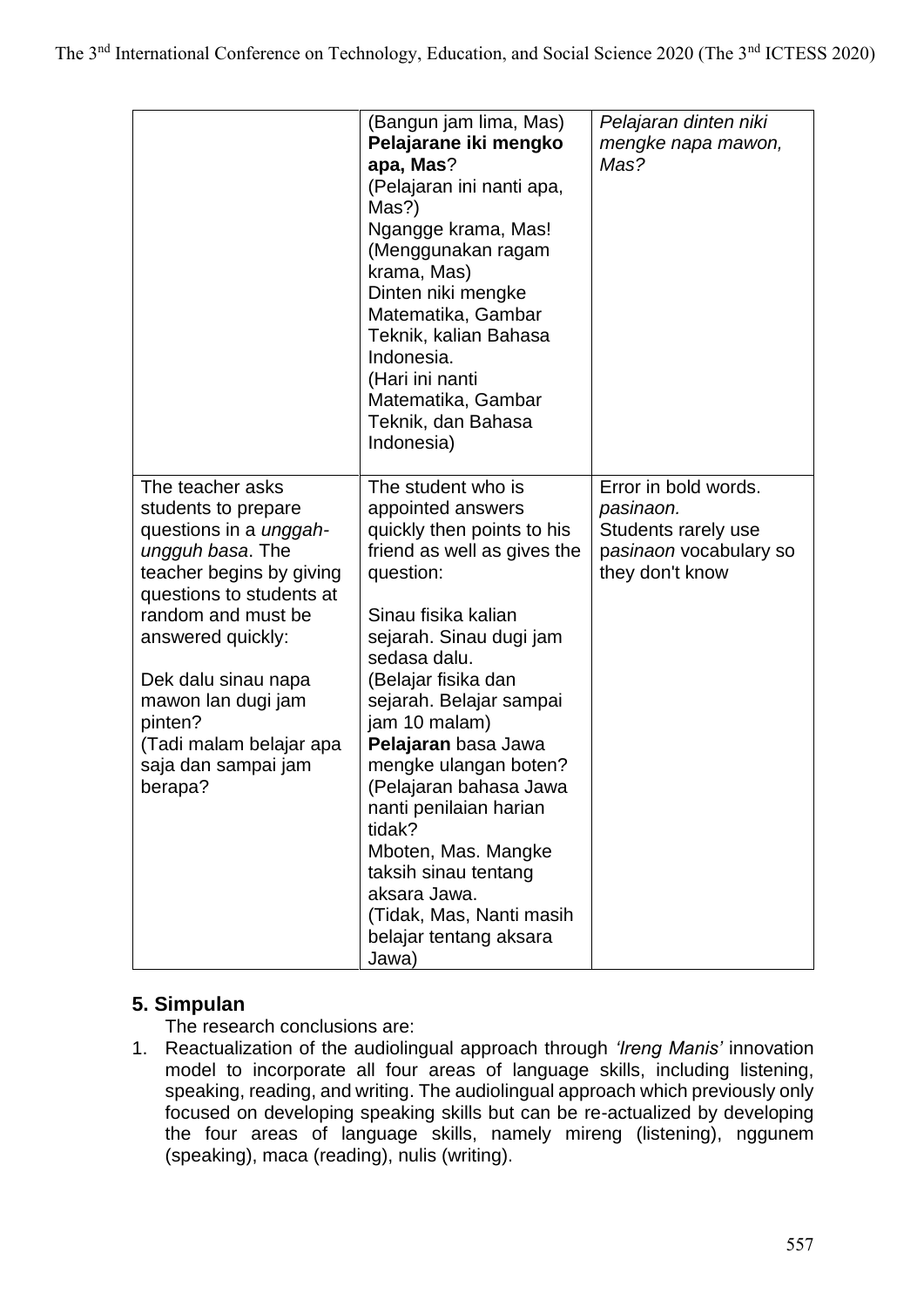- 2. The innovative model 'ireng manis' apply memorization, exercises, and repetitions based techniques, namely with: 1) memorization and repetition word 2) dialougues memorization, 3) repeats by voicing words that have a similar sound but different meanings/ Use of minimal pairs, 4) repeat by writing down words that are similar in writing but with different meanings and pronunciation, 5) Chain drill, 6) Complete the Dialog, 7) repetition by transforming the sentence, and 8) quick answer practice.
- 3. The application of the innovative method 'ireng manis' in Javanese language learning utilizes the chat and voice menu on WhatsApp as a learning medium, that does not require large bandwidth so it facilitates online learning access.
- 4. The innovative model 'ireng manis' interest to apply for learning unggah-ungguh basa because students can direct practice like people chatting.
- 5. The innovative model of 'ireng manis' is able to increase student activeness in communicating using unggah-ungguh basa, especially of *krama alus*.

# **Referensi**

- Afrianto, I., Atin S., &Irfan, M.F.(2019). Aplikasi Chatbot Speak English Media Pembelajaran Bahasa Inggris Berbasis Android. *Komputika: Jurnal Sistem Komputer,*8(2), 99-109.
- Budihastuti, Exti. (2017). Metode Audio-Lingual pada Pembelajaran Bahasa Indonesia untun Mahasiswa Regional Polytecninc Institute Techo Sen Taeko Kamboja. 43-54.https://jurnal.unej.ac.id/index.php/fkip-epro/article/view/4852.
- Chunsuvimol, B., Boonpok, P., & Charoenpanit, P. (2018). Effectiveness of the Audiolingual Method: A Review of Research in Thailand Through 2017. [http://dx.doi.org/10.2139/ssrn.3173528.](http://dx.doi.org/10.2139/ssrn.3173528)
- Chomsky, Noam. (1969). *Aspect The Theory of Syntax.* USA: The Massaschucetts Institute of Technology (the TIM) Press.
- Hulu, Fasaaro & Ambalegin. (2018). Efektivitas Direct Method dalam Peningkatan Kemampuan Berbicara Bahasa Inggris Mahasiswa. *Jurnal Basis*. 3(2), 21-32.
- Jufri. (2001). *Prinsip-Prinsip Strategi Pembelajaran bahasa. Makassar*. SUM Press.
- Kementerian Pendidikan dan Kebudayaan. (2020). *Panduan Pembelajaran Jarak Jauh Bagi Guru selama Sekolah Tutup dan Pandemi Covid-19 dengan semangat Merdeka Belajar*. Jakarta
- Kemmis, S. & Mc. Taggart. (1992). *The Action Research Planner*. Victoria: Deakrin University.
- Larsen-Freeman, Diane & Anderson, Marti. (2011). *Tecniques and Principles in Language Teaching*. Amerika Serikat: Oxford University Press.
- Mart, C.T. (2013). The Audio-Lingual Method: An Easy way of Achieving Speech. *International Journal of Academic Research in Business and Social Sciences*, 3(12), 63-65.
- Naziah, SF., Maula, LF., & Sutisnawati, A. (2020). Analisis Keaktifan Belajar Siswa Selama Pembelajaran Daring pada Masa Covid-19 di Sekolah Dasar. *Jurnal JPSD Prodi PGSD Universitas Ahmad Dahlan*, 7(2), 109-120.
- Noviyanti. K., Adikarini, St.R., Nizwar, M., & Yusuf, M. (2014). Pengembangan Aplikasi Live Chat dengan menggunakan Webrtc sebagai Pemanfaatan Teknologi Informasi dan Komunikasi untuk Media Pembelajaran Jarak Jauh. 1-8. [http://cot.unhas.ac.id/library/librarian/pdf/76JURNAL.pdf.](http://cot.unhas.ac.id/library/librarian/pdf/76JURNAL.pdf)
- Qudus, M. & Yusri. (2017). Keefektifan Penggunaan Metode Audio Lingual dalam pembelajaran Kemampuan Menyimak Bahasa Jerman. *Jurnal Penelitian Pendidikan Insani*, 2 (3),127-132.